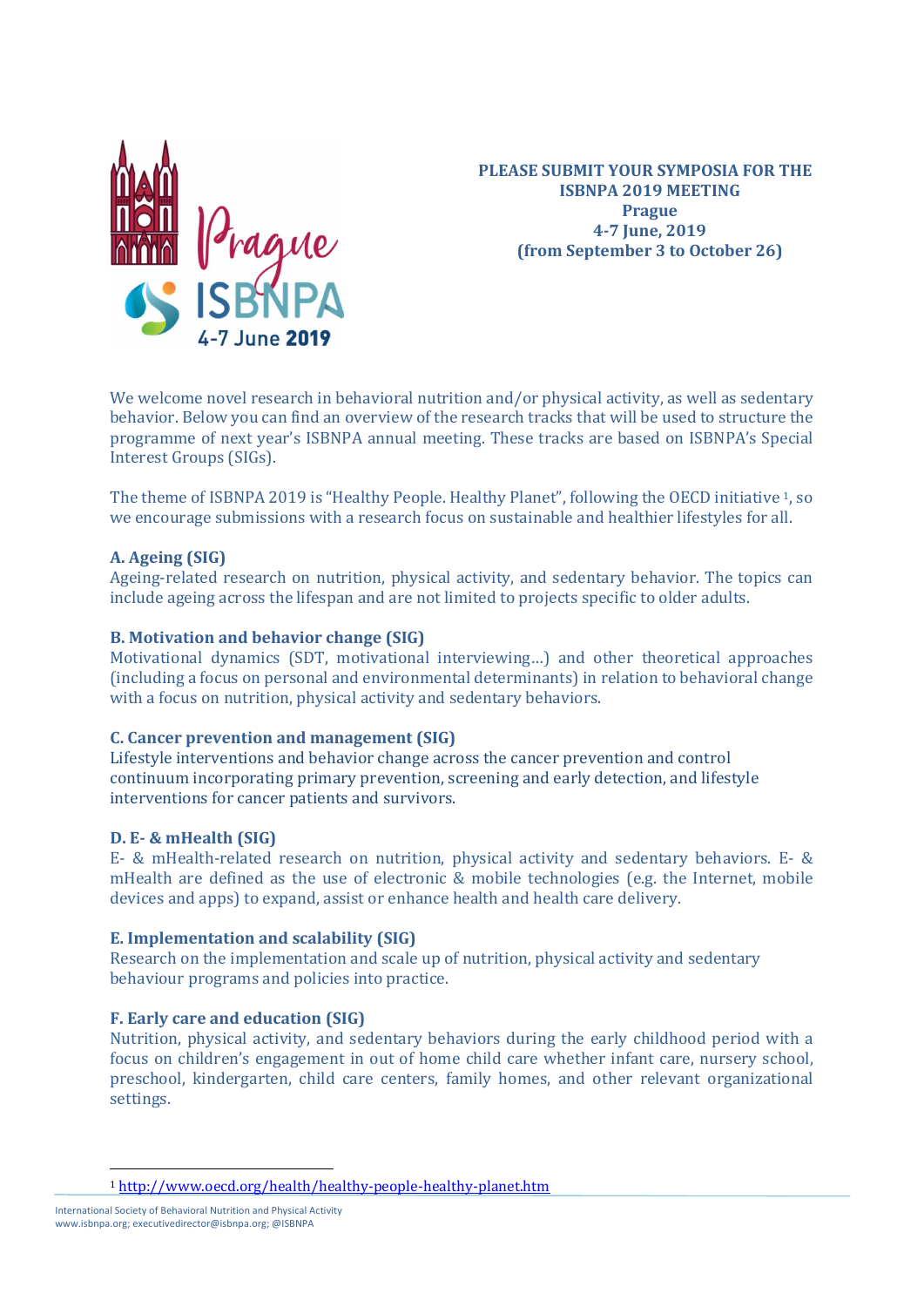

# G. Children and families (SIG)

Research on obesity, nutrition, physical activity, and sedentary behaviors in children and parents. The main objective is to advance understanding of the complex associations of these behaviors with health outcomes and their biological, environmental, psychological and social determinants.

#### H. Policies and environments (SIG)

Policy and environment research to improve nutrition, physical activity, and sedentary behaviors, including measurement, monitoring, evaluation, stimulation of action and advocacy efforts, definition, dissemination and translation of current and future research in this area.

### I. Socio-economic inequalities (SIG)

Research on socioeconomic inequalities in nutrition, physical activity and sedentary behaviors.

#### J. Assessment and Methodologies in Behavioral Nutrition and Physical Activity

Research on intervention development and evaluation frameworks, research methods and measurement innovations, and statistical innovations (e.g. EMA, MLM)

#### K. Disease prevention and management

Research on chronic diseases (e.g. obesity, cardiovascular diseases, diabetes), well-being, quality of Life, mental health and eating disorders.

#### L. Other

Other topics such as research translation, special populations (e.g. migrants, refugees), pregnancy and early motherhood, developmental origins of health and disease, and health professionals' training, ethical issues, education (e.g. physical education).

Symposia are an important part of the ISBNPA program and it is our goal to ensure a wide variety of topics concerning **both nutrition and physical activity** (sedentary behavior) during these sessions. The annual ISBNPA meeting also highly values the interaction between attendants. In all symposia, we invite people to interact and discuss the presented ideas and findings. In order to further increase the interaction, we also welcome "debate symposia"!

ISBNPA is an international society. Symposia submissions should be in accordance with this fact. Therefore, the participants in the symposia should be at least from two different countries. For example, a symposium could consist of 3 presenters from one country and a Discussant from a different country.

There are 2 symposia formats to choose from:

### 1. Debate symposia

In this format, we invite participants to share findings or ideas that are controversial. A Chair submits the symposium topic by completing the online form on the submission site. The Chair will moderate the debate. The symposium will start with a 20-minute presentation by 2 speakers (Speaker 1: 'In favor' presentation for 10 minutes; Speaker 2: 'Opposing' presentation for 10 minutes), followed by a 40-minute discussion moderated by the Chair. Some examples of possible debate topics are listed below:

- A fat tax is the solution to conquering the obesity epidemic
- We should focus on youth and not older adults
- Behavioral theories are redundant
- Efficacy or effectiveness: implementation of evidence into practice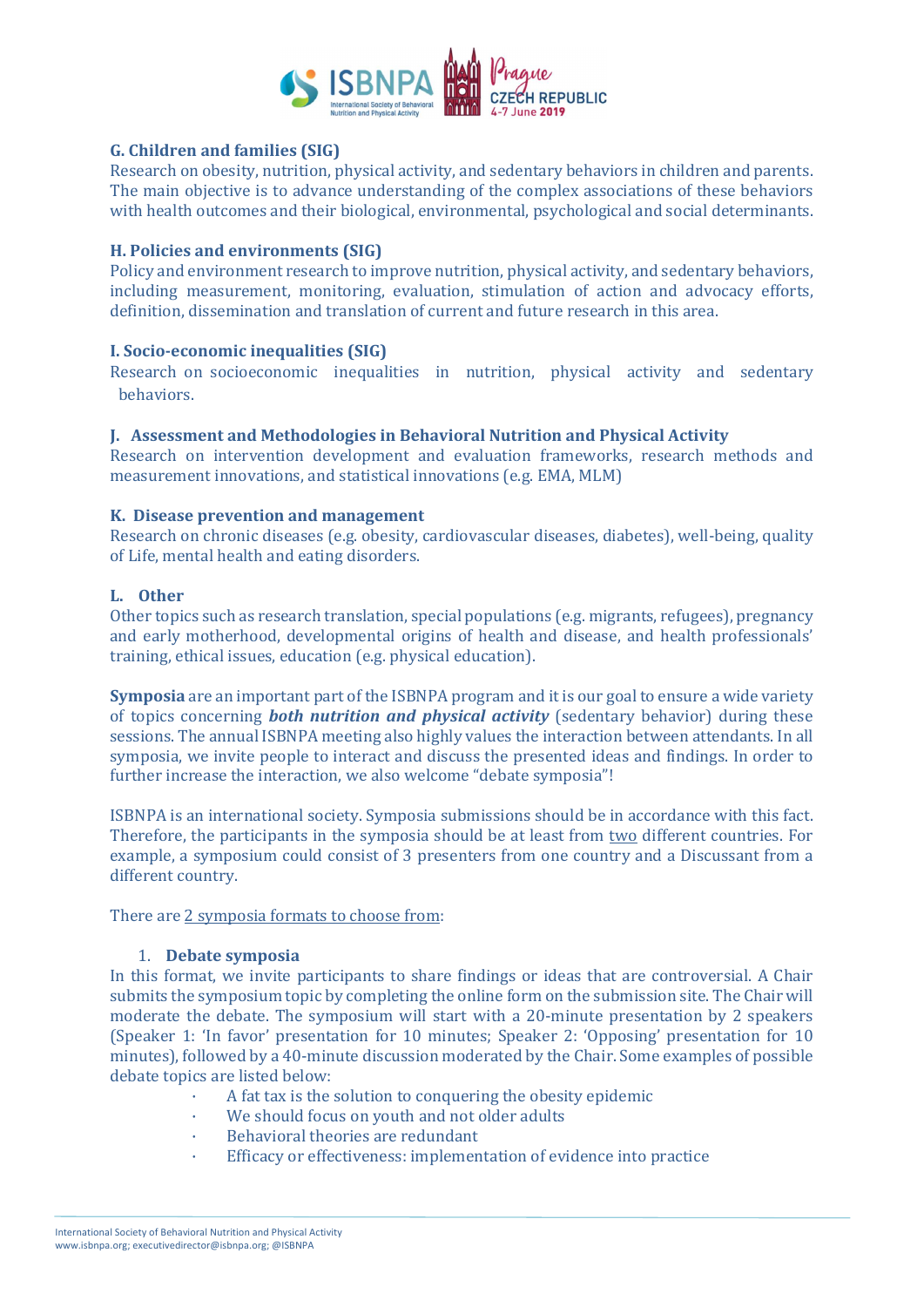

Other ideas or original topics are also welcome!

### 1. Regular symposia

A regular symposium provides an opportunity for focused presentation of a particular topic. The symposium should consist of three oral presentations on a related theme.

A Chair usually introduces briefly the general topic of the presentations to avoid all presentations starting with the same general introduction. In this way, all presenters can have a shorter and more focused introduction on the aims of their presentation.

After the presentations, a Discussant provides a brief overview of the main issues, and facilitates a general discussion of the topic by the audience and presenters, they may enhance the symposium by introducing evidence that is consistent or inconsistent with the speakers' findings (just like a typical research paper). There should be at least 15 minutes for a general discussion between presenters and attendants moderated by the discussant.

Time available for each symposium is 75 minutes.

The Chair needs to submit the symposium by completing the online form in the submission site. We invite you to submit proposals for symposia addressing themes within the broad area of behavioral nutrition and physical activity.

### For both types of symposia:

You are invited to submit one of these symposia by Friday October 26, 2018 through the submission site.

### http://isbnpa2019.venuewest.com/registration/

Abstract forms for the symposium as a whole (limit of 400 words), and each individual presentation (limit of 350 words) within the symposium should be completed online through the ISBNPA website. Submissions should adhere to the formats as closely as possible. Complete the online forms carefully. The Chair can submit abstracts of individual presentations or can invite presenters to submit their own abstract. Please note that incorrectly completed forms will not be considered for review. If there are any questions about the symposia abstract process, please contact isbnpa2019secretariat@venuewest.com or executivedirector@isbnpa.org.

The Organizing Committee will review symposia proposals according to the following criteria:

- Relevance of topic to behavioral nutrition and/or physical activity
- Importance of topic to behavioral nutrition and/or physical activity research/practice/policy
- International participation (mix of speakers from different countries)
- $\bullet$  Connection of each symposium paper to the overall symposium theme
- Fit of symposium with other symposia proposals (i.e., to avoid duplication)

### Decisions regarding symposia acceptance for the ISBNPA 2019 meeting will be made by November 26, 2018.

The symposia are considered first in the construction of the meeting program, followed by the open communications/free papers submission. The general submission deadline of abstracts for the open communications/free papers will be December 3, 2018, with the late-breaking submission deadline (posters only) being March 1, 2019. Abstracts rejected for symposia presentations will be automatically submitted for open communications/free papers, unless otherwise requested.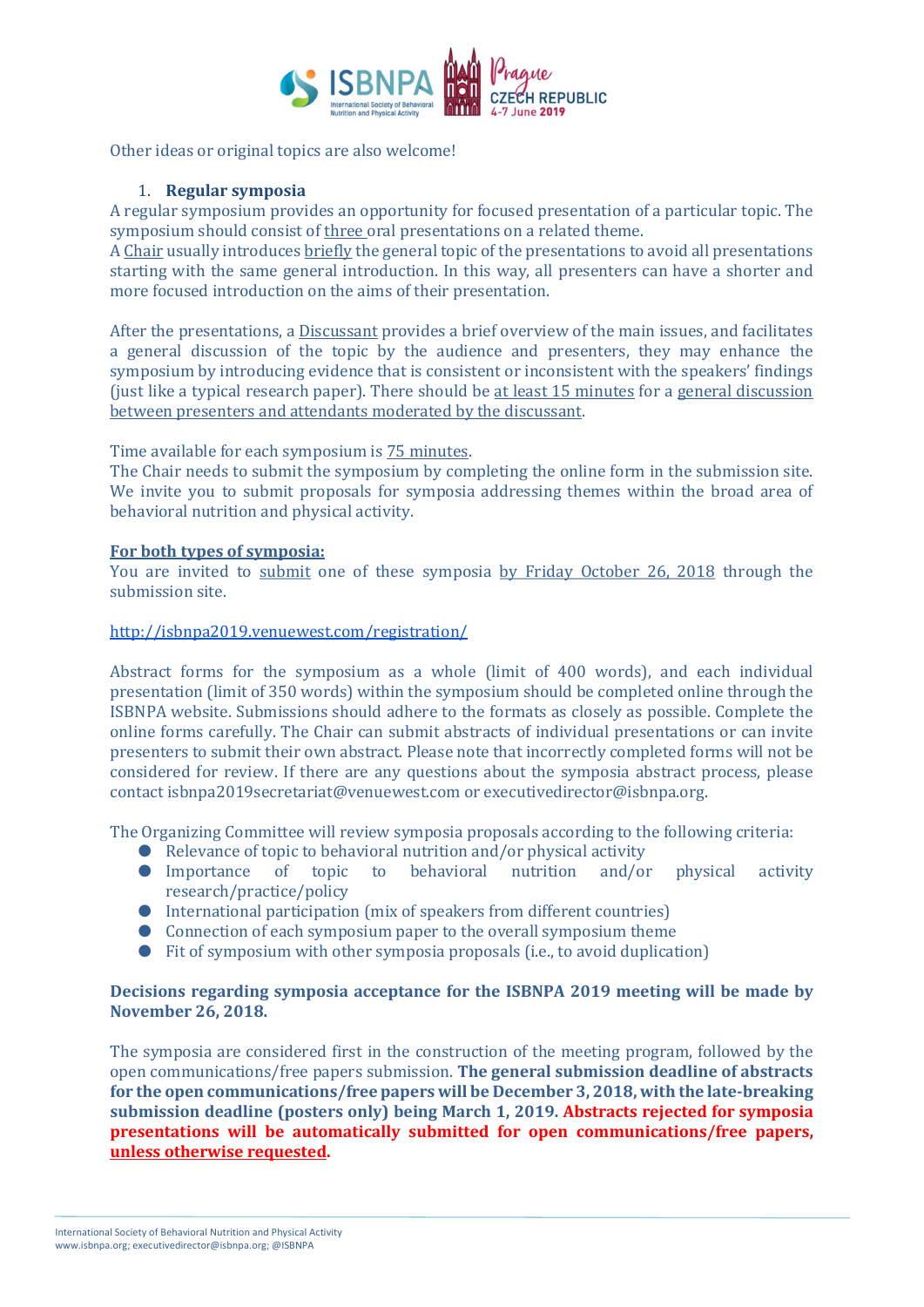

### Please note that all symposia participants are required, as are all conference attendees, to pay their own ISBNPA conference registration fees, and travel expenses. ISBNPA will not waive any membership or registration fees for symposia presenters.

### Format for the DEBATE symposium proposal

#### Abstract format for the symposium abstract (400 words limit excluding title and author details; Submit by OCTOBER 26, 2018)

| <b>Purpose:</b>    | A statement of the purpose of the debate, emphasizing what is    |
|--------------------|------------------------------------------------------------------|
|                    | innovative about the debate topic                                |
| <b>Rationale:</b>  | A rationale for addressing this issue at this conference and why |
|                    | this is a debatable topic                                        |
| <b>Objectives:</b> | Up to four aims, summarizing what you expect the debate to       |
|                    | achieve                                                          |

# For each presenter ('in favor' and 'opposing') an individual abstract should be submitted by the Chair using the format outlined below.

# Abstract format for each individual symposium presentation (350 word limit excluding title and authors details; Submit by OCTOBER 26, 2018):

| <b>Purpose:</b><br><b>Methods:</b> | State the primary purpose of this presentation.<br>Include details of the procedures adopted (e.g. literature<br>search, original research).                                 |  |  |  |
|------------------------------------|------------------------------------------------------------------------------------------------------------------------------------------------------------------------------|--|--|--|
| <b>Results:</b>                    | Include a summary of the main findings/ideas that will be<br>discussed in the presentation.                                                                                  |  |  |  |
| <b>Conclusions:</b>                | Some discussion of the possible contribution to, or<br>implications for, the advancement of behavioral nutrition<br>and/or physical activity knowledge, methods or practice. |  |  |  |

Please complete only online form [ET2] per symposium only. As Chair make sure you have the following information ready before starting the online submission or ask the authors of the different papers to be presented in the symposium to submit their abstracts after you have submitted the symposium abstract:

- Symposium title and abstract
- Title and abstract for each individual presentation
- Presentation order
- Contact details of each presenter (and discussant, if applicable) and of all authors of each individual presentation:
	- Last Name, First Name, MI
	- Institution
	- City, Country
	- E-mail Address
	- Any funding for each co-author

### All correspondence about this symposium will be addressed to the symposium Chair.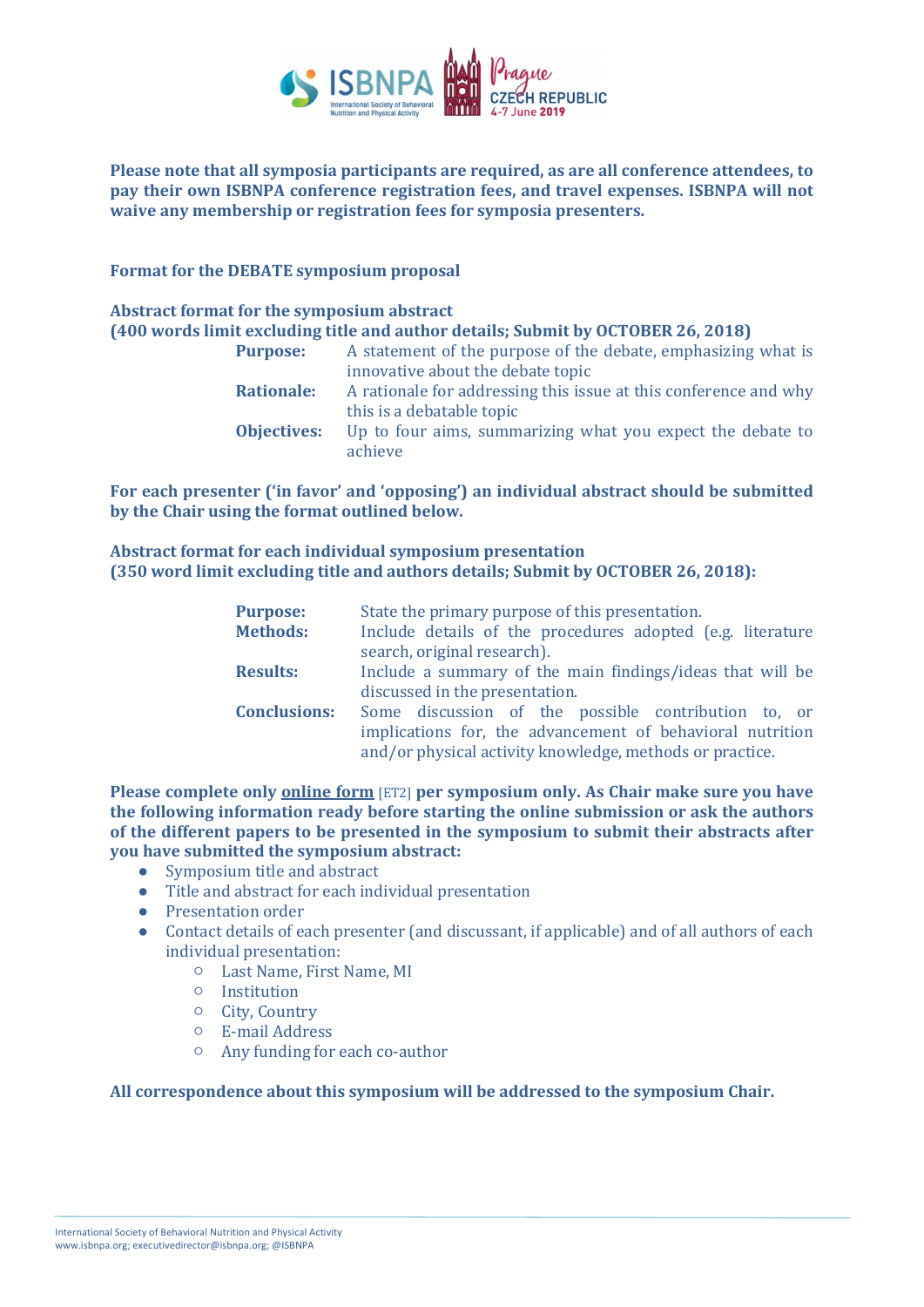

### Format for the GENERAL symposium proposal

# Abstract format for the symposium abstract (400 words limit excluding title and author details; Submit by OCTOBER 26, 2018):

|                    | <b>Purpose:</b> | A statement of the purpose to be addressed, emphasizing what is<br>innovative about this session |
|--------------------|-----------------|--------------------------------------------------------------------------------------------------|
| <b>Rationale:</b>  |                 | A rationale for addressing this issue                                                            |
| <b>Objectives:</b> |                 | Up to four aims, summarizing what you expect the session to achieve                              |
|                    | <b>Summary:</b> | Outline of the session as a whole and outline and integration of the                             |
|                    |                 | individual contributions                                                                         |
|                    | <b>Format:</b>  | List of presenters or activities that will be undertaken during the                              |
|                    |                 | session. There should be at least 15 minutes for a general                                       |
|                    |                 | discussion between presenters and delegates moderated by the                                     |
|                    |                 | discussant                                                                                       |

For each presenter an individual abstract should be submitted by the chairperson or the presenters using the format outlined below.

# Abstract format for each individual symposium presentation (350 word limit excluding title and author details; Submit by OCTOBER 26, 2018)

| <b>Purpose:</b>     | State the primary purpose of the study, including the main<br>research questions or hypotheses being addressed, emphasizing<br>what is innovative about this research.                                                                                                                                                                                                                                                                                                                    |
|---------------------|-------------------------------------------------------------------------------------------------------------------------------------------------------------------------------------------------------------------------------------------------------------------------------------------------------------------------------------------------------------------------------------------------------------------------------------------------------------------------------------------|
| <b>Methods:</b>     | Quantitative studies should include design, participants,<br>measures and analyses. Qualitative studies should include a<br>reference to the approach being adopted (e.g. discourse analysis,<br>grounded theory) and describe the method of data generation,<br>(e.g. interviews, transcripts of conversations, written accounts).<br>Reviews should include details of the procedures adopted (e.g.<br>literature search, inclusion/exclusion criteria and methods of<br>analysis).     |
| <b>Results:</b>     | Quantitative studies should include a summary of the results,<br>which can contain numerical data, qualitative studies should<br>include an indication of the main results of the analysis (e.g.<br>examples of themes, categories, responses, discourses to be<br>reported). Reviews should include a summary of the main<br>findings that will be discussed in the paper. This section should<br>present specific findings, rather than suggesting that 'results will<br>be discussed'. |
| <b>Conclusions:</b> | Some discussion of the possible contribution to, or implications<br>for, the advancement of behavioral nutrition and/or physical<br>activity knowledge, methods or practice.                                                                                                                                                                                                                                                                                                              |

Please complete only <u>one online form</u> [ET3] per symposium. As Chair make sure you have the following information ready before starting the online submission (or ask the authors of the different papers to be presented in the symposium to submit their abstracts after you have submitted the symposium abstract):

- Symposium title and abstract
- Title and abstract for each individual presentation